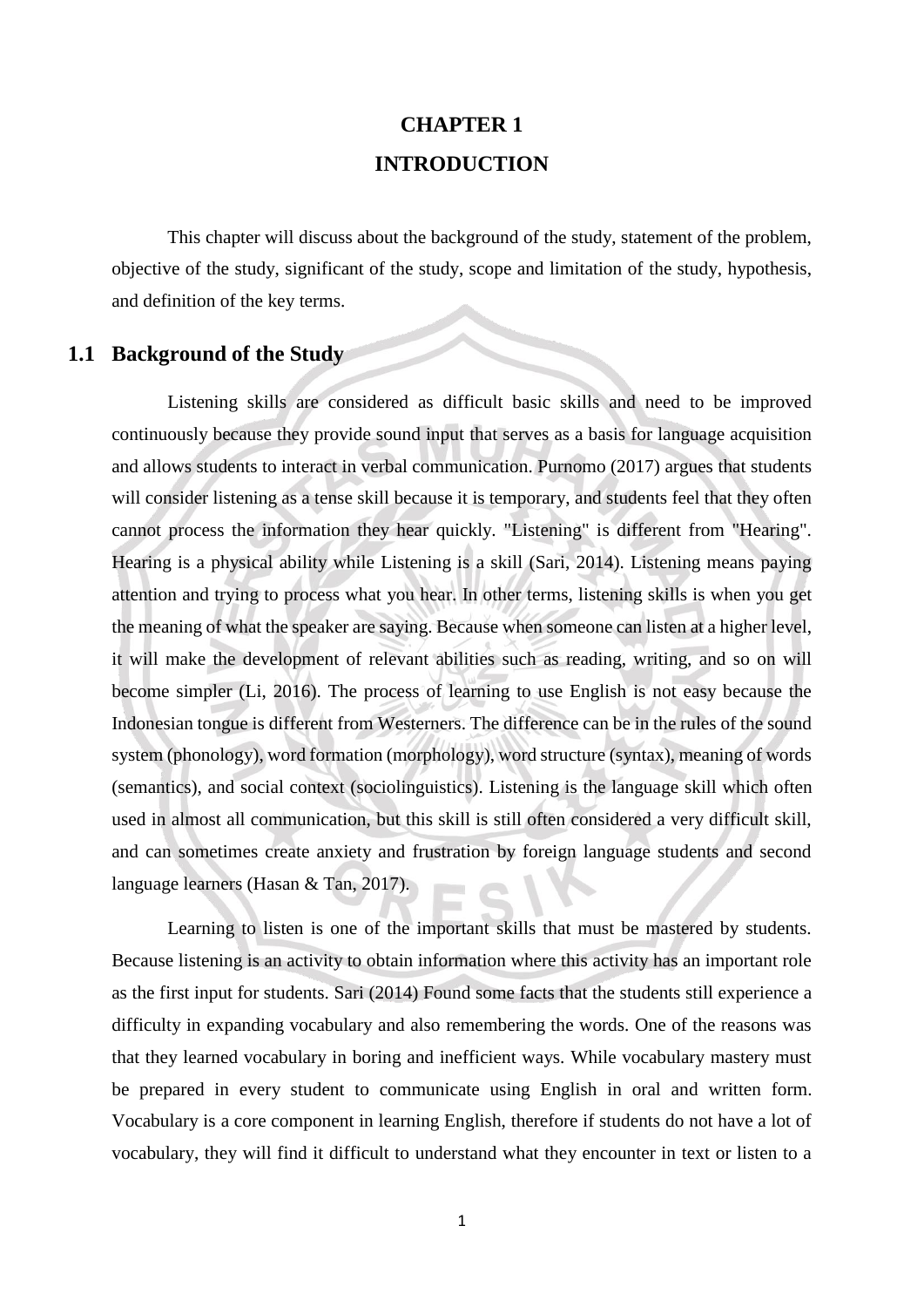conversation (Shakerian et al, 2016). The more students master the vocabulary, the easier it will be for students to practice their listening skills.

Songs are one type of fun media that can improve listening skills, vocabulary, and expand cultural knowledge (Uswatun, 2017). That is because many people find it easier to memorize something fun and melodic than ordinary expressions (Widhiastuti, 2012). The song is also considered as an activity like drilling because the pattern of songs whose lyrics are repetitive can make us get used to saying English vocabulary unconsciously and pleasantly. In addition, Barnabas (2019) states that listening to western songs students will get new ideas and also develop students' vocabulary. Murphey (1992) states that songs are a very useful medium for learning vocabulary, sentence structure, and sentence patterns. Millington (2011) also states that songs can increase the vocabulary of students, this statement is also supported by Cebula (2008) because by listening to songs students will capture a lot of new vocabulary.

Popular song or what is usually called the pop song is one of several music genres that are in great demand by many groups, especially for young people who are still attending school. Besides being pleasant to hear, pop songs also make us to snap fingers and make someone get carried away when listening to them. Shakerian et al (2016) shows that there are facts from this one song genre that pop songs are an ideal source for vocabulary learning because students often spend a lot of free time just listening to music and especially pop songs. The popularity of English pop songs has the potential to motivate students to learn English (Limbong, 2012). In addition, Domoney and Harris (1993) also argue that more student attention and involvement in listening to pop songs will make students more motivated to learn English, because they will use their knowledge, music, and language. From the above statement, the researcher can assume that students who often listen to English pop songs and spend their free time listening to English pop songs are likely to have a positive relationship with vocabulary mastery.

There are several reasons expressed by experts that pop songs are beneficial for EFL students. The first reason is flexibility. Pop songs have a number of purposes and there are many reasons why they are considered an important pedagogical tool for language learning in general and in particular for vocabulary development (Limbong, 2012). Pop songs are useful for learning vocabulary, sentence structure, and sentence patterns, as well as reflectivity towards mother tongue culture (Murphey, 1992). Second, Murphey (1992) analyses that the language used in pop songs is generally associated with the level of native English speakers around the age of 11. So that students will find it easier to understand every word they heard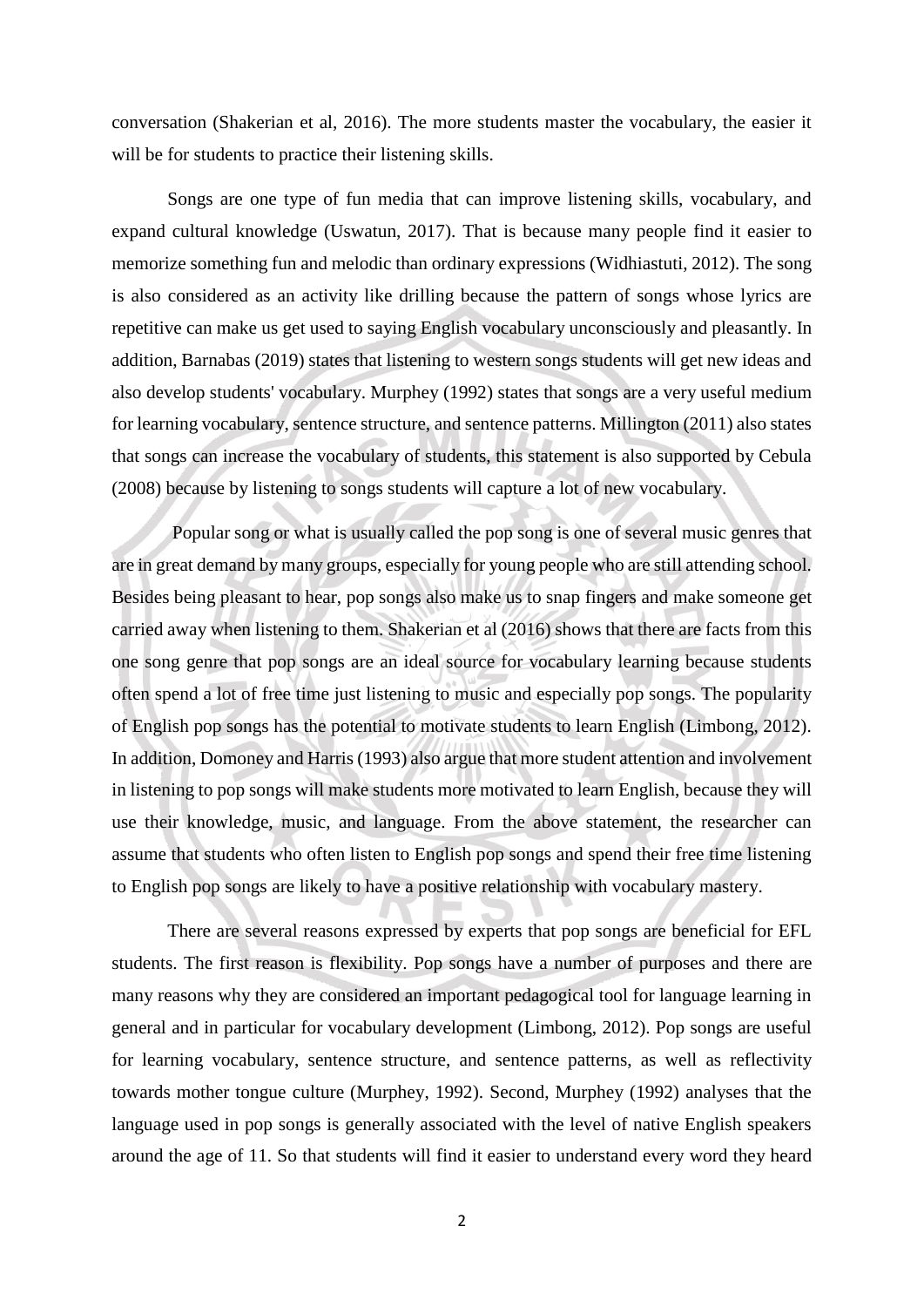in the lyrics of pop songs, because the language used is easier for them to learn. From the reasons above, it can be concluded that pop songs are a complete language package which combines culture, vocabulary, listening, grammar and a number of other language components in just a few poems, and pop songs are very suitable as well. Students to acquire a lot of new vocabulary because the language contained in pop songs is very appropriate for their age so that students will find it easier to learn new vocabulary and can also practice their listening skills.

In addition, pop songs can be useful for learning vocabulary and the language used in pop songs is also related to their age so that students will find it easier to learn new vocabulary. And also English pop songs is a song that is more favoured by students, Iqbal (2018) also said that English pop song is a song which not only give a good feeling to listener, but it also can represent the listeners' feeling, that is why English pop song become one of the students' favourite. Which means that if listening to english pop songs is a student's favorite, they will often listen to english pop songs which will affect the student's vocabulary. And will likely have a correlation between listening to English pop songs and vocabulary mastery.

There are lots of researchers who discuss English songs. Like research conducted by Arevalo (2010) which shows that songs are the type of authentic material that is most suitable for developing listening comprehension because students feel motivated when working with authentic types of material. In addition, research from Meutia et al (2014) also shows that there is a positive correlation between habits in listening to English mastery of songs and vocabulary towards listening skills. And Sarining (2017) which shows that there is a significant relationship between vocabulary mastery, habit of listening to English song and speaking skills. From the previous study above, we can see a lot of research on English songs. But English songs are still in general form because English songs have so many genres. According to Kailani (2007) there are 9 types or genre of songs which is Classical, Pop, Rock, Metal, Country, Hip-Hop, Ballads, Dance, and Love song. Therefore, the researcher is interested in examining the relationship between listening to English pop songs and vocabulary mastery, because seeing the fact above that English pop song is a songs that have the potential to motivate students in learning English, especially in practicing their listening skills and vocabulary mastery because of the more attention and involvement of students to pop songs.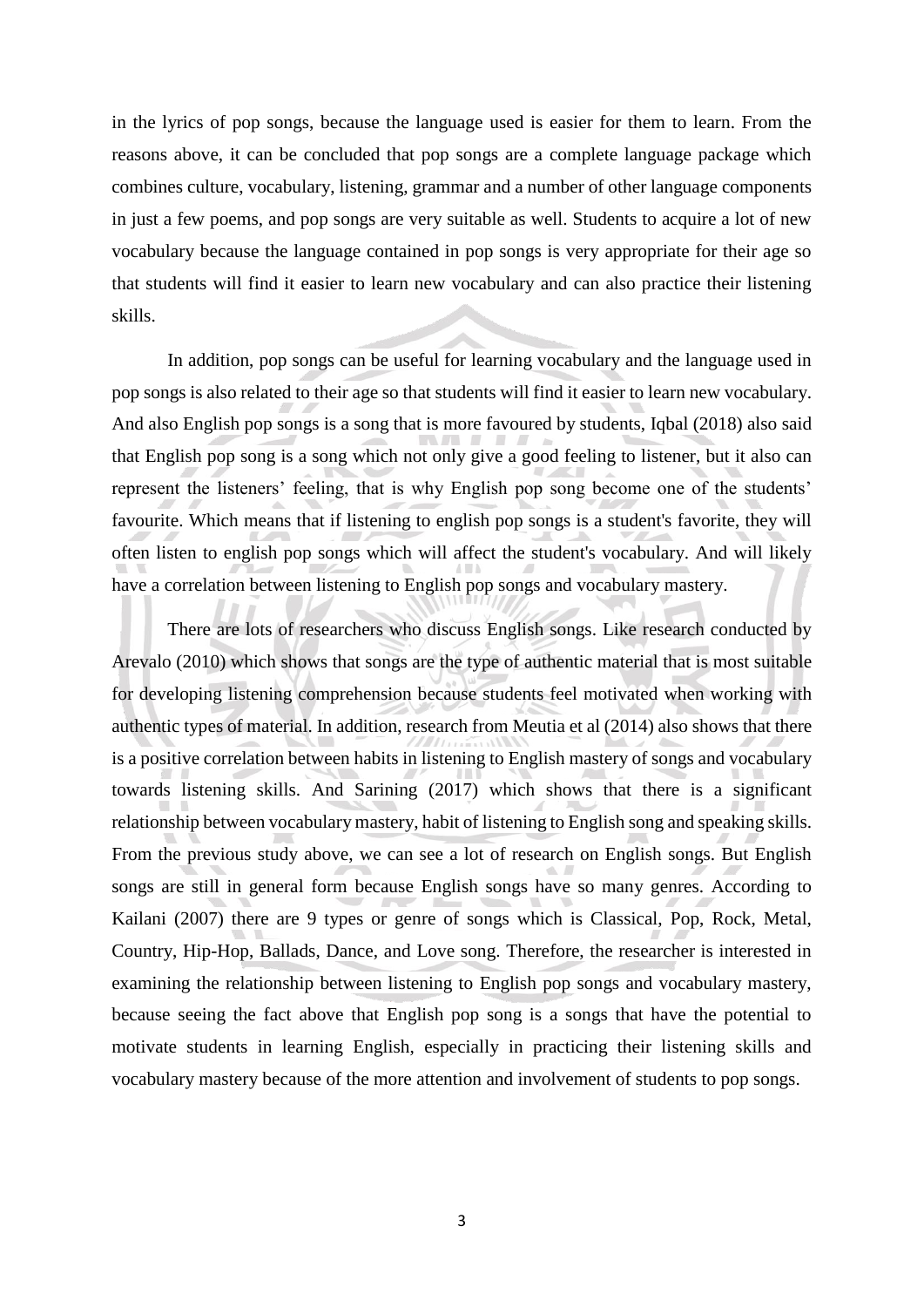#### **1.2 Statements of the Problem**

According to the background above, the researcher formulates the problems statement of this study as follows:

"Is there any significant correlation between students' in listening pop songs and their vocabulary mastery?"

## **1.3 Objectives of the Study**

Based on the problem statement above, the purpose of the study tries to examine and explore students in listening English pop songs and vocabulary mastery. This project is determined to find out whether there is significant correlation between students in listening English pop songs and vocabulary mastery or not.

# **1.4 Hypothesis**

To achieve the purpose of the study, the researcher decides the hypothesis to be posed as follow:

H0: There is no correlation between students in listening English pop songs towards vocabulary mastery

H1: There is positive and significant correlation between students in listening English pop songs towards vocabulary mastery

## **1.5 Significance of the Study**

This research will provide some useful information about listening English pop songs and vocabulary mastery. This research will also present a description and correlation between listening English pop songs and students' vocabulary mastery in the seventh grade at Al Ibrah Middle School in the 2020/2021 academic year. Hopefully, the results of this study can be useful for students, teachers, and readers. There are two research significance namely theoretical and practical significance. The explanation is as follows:

## **1.5.1 Theoritical Significance**

Hopefully, the study will support theories proposed by previous experts and inspire the students at seventh grade students of SMPIT Al-Ibrah to improve their vocabulary mastery. It is because the vocabulary mastery as one of language components will support the students"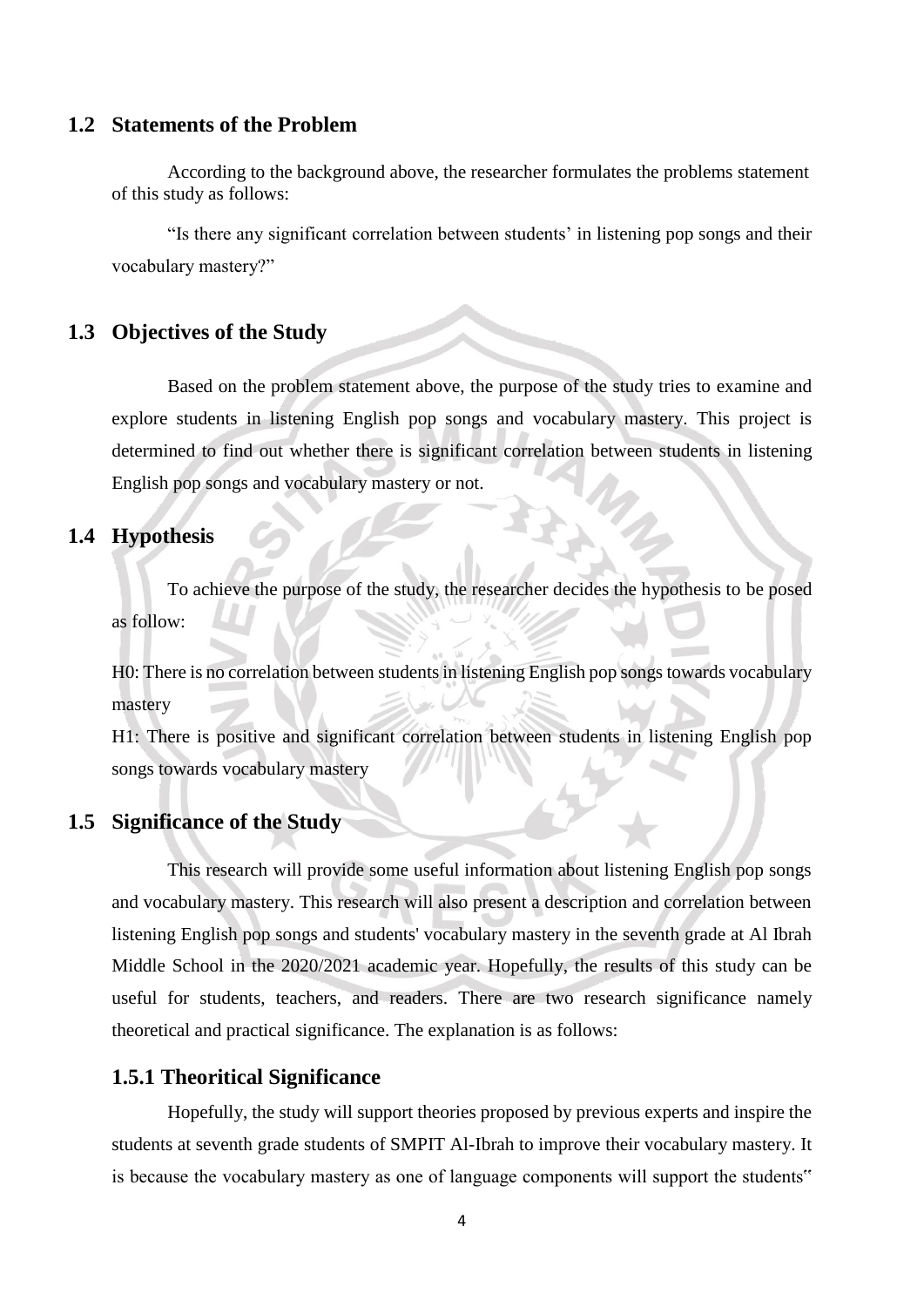ability in communication both in oral and written forms. The researcher expects that this research will useful and valuable especially for the teachers to give contribution for the development of education especially in learning second language.

### **1.5.2 Practical Significance**

#### a. For teacher

The teacher can know the level of students' vocabulary mastery. In addition, the results of the research can be a foundation and inspiration for teachers in determining English teaching strategies, especially vocabulary teaching using English pop songs. Also, it can be important information that the song as one of the authentic materials can also be used to improve students' UH vocabulary mastery.

#### b. For students

Listening to English pop songs can be incorporated into their passion as a media for learning English. They can improve vocabulary mastery from listening to English pop songs.

c. For School

This research can provide useful information in improving students' vocabulary mastery later.

#### d. For Researcher

Researchers can find out the benefits of listening to English pop songs to improve vocabulary mastery and can be applied in teaching later.

# **1.6 Scope and Limitation**

In this study, researchers limited the scope of the study. The scope of this study was to determine the significant relationship between student' in listening English pop songs and vocabulary mastery. Respondent of this study were seventh grade students of SMPIT Al-Ibrah in the first semester of the 2020/2021 academic year. The limitation of the study is the focus of the research on the seventh-grade students at SMPIT Al-Ibrah who listen to English pop songs and their mastery of vocabulary.